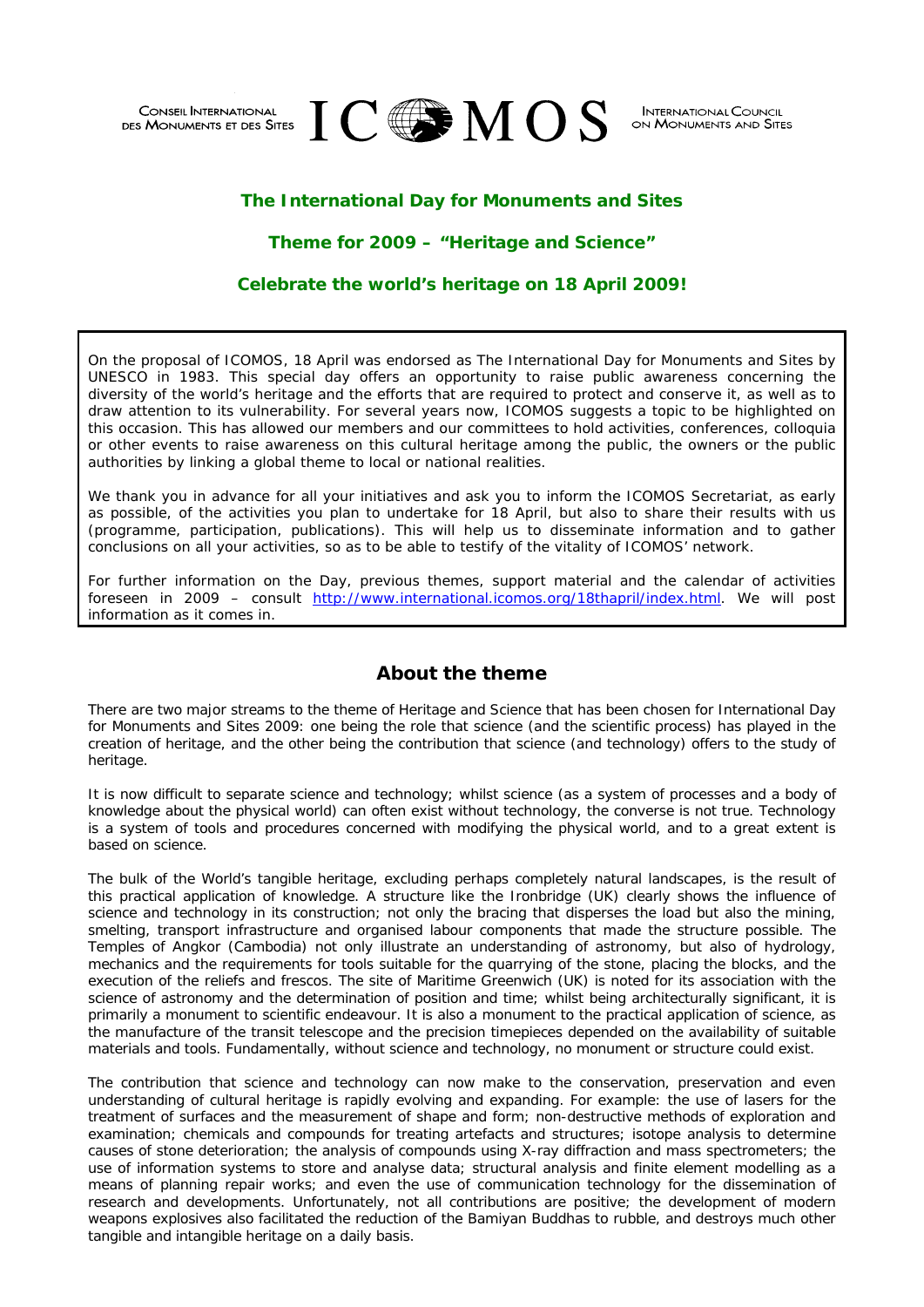The selection of the theme for the International Day for Monuments and Sites offers an opportunity to review and acknowledge the role of science (and technology) in cultural heritage from the two points-of-view mentioned above. It also provides an incentive to discuss potential benefits and threats that science may provide in the future, with respect to the safeguarding of the 'things we want to keep'.

### **The Scientific Council's Initiative - Technological Change**

The United Nations has declared 2009 the International Year of Astronomy – for which UNESCO has been designated lead agency, and the World Heritage Centre continues to develop its "Astronomy and World Heritage Initiative". To complement this, ICOMOS will celebrate its International Day for Monuments and Sites on 18 April 2009 under the working title, *Heritage and Science*. One of the ways ICOMOS will contribute to the exploration of this topic is through its Scientific Council (SC). The Scientific Council consists of the Presidents, or their designated representatives, of all the 28 ICOMOS International Scientific Committees (ISCs). One of its mandates is to develop "umbrella" themes for interdisciplinary research. Since 2006, that theme has been *Global Climate Change and its effects on cultural heritage*, which resulted, among other, in a one-day symposium during the Advisory Committee meeting in Pretoria in October 2007.

At the 16<sup>th</sup> General Assembly in Quebec 2008, the Scientific Council chose to continue with the theme of change under the banner *Changing World, Changing Views of Heritage: the impact of global change on cultural heritage*. Moving from Climate Change to Technological Change (2009), and from there to Social Change (2010), all three change elements will be brought back together as sub-themes to complement and enhance the theme of natural disasters chosen for the 17<sup>th</sup> General Assembly (2011, Isfahan, Iran).

Like Climate Change, each theme will be the topic of a one-day symposium during the annual Advisory Committee meeting. The symposia will use a similar format to the one held in Pretoria, including breakout sessions with the Scientific Council identifying issues related to each ISC in order to develop recommendations. Papers produced in advance of the symposia will provide contributions to the *Heritage at Risk* publication.

For the sub-theme *Technological Change*, Cliff Ogleby, President of CIPA (International Committee on Heritage Documentation), has been appointed as chair. Some of the topics that will be included are the speed of change, the impact of information technology, industrial heritage, water management, materials and techniques, disaster mitigation, climate change, and the cultural heritage of science. A scientific committee under Cliff Ogleby's direction, consisting of representatives from various ISCs and National Committees, will develop a brief that will be circulated on the SC listserv and to all of the National Committees. Interested professionals will contribute through debate of the brief until a position paper is formulated that will quide efforts on the topic up until the symposium. In addition, papers will be sought for presentation at the symposium and/or to be published in *Heritage at Risk*. These can be specific case studies or overall discussions on technological change and the heritage of science.

The symposium breakout sessions are the opportunity for those participating to contribute to the formulation of recommendations that are published in the ICOMOS newsletter as well as on the website. The recommendations become the bridge to implementation of strategies that further the Scientific Council's research in specific areas of interest.

#### **Pamela Jerome**

*Scientific Council Coordinator, President of the ISC Earthen Architecture*  **Cliff Ogleby**  *Chair – Technological Change sub-theme (2009), President of ICOMOS CIPA* 

## **The Scientific Heritage: some introductory remarks**

The issue of scientific heritage is today placed before the international community. It appears as a relatively new challenge, both for its definition and for its assessment criteria. It has become commonplace to recall that this heritage is today under-represented on the World Heritage List. Indeed, few cultural properties explicitly acknowledge this dimension as being dominant or simply even present in the analysis of their outstanding universal value. In fact, for ICOMOS, the concept of scientific heritage has so far only been one of the cultural dimensions associated with a cultural property, often a minor, even implicit, dimension. Here a first observation can be made: if we want to promote this new category of heritage, we must review the cultural properties where it is already present, and explain how and why. There is no doubt much that can be done by simply taking a fresh look at already recognized heritage places. However, we can not do this alone; we must broaden the base of our expertise. Input from specialists on science is essential. In effect, the scientific world itself is increasingly concerned about these issues, particularly in Europe, for reasons which are interesting to explore. What is more, there are already scientific heritage specialists who share many of our concerns and our methods: the historians of science.